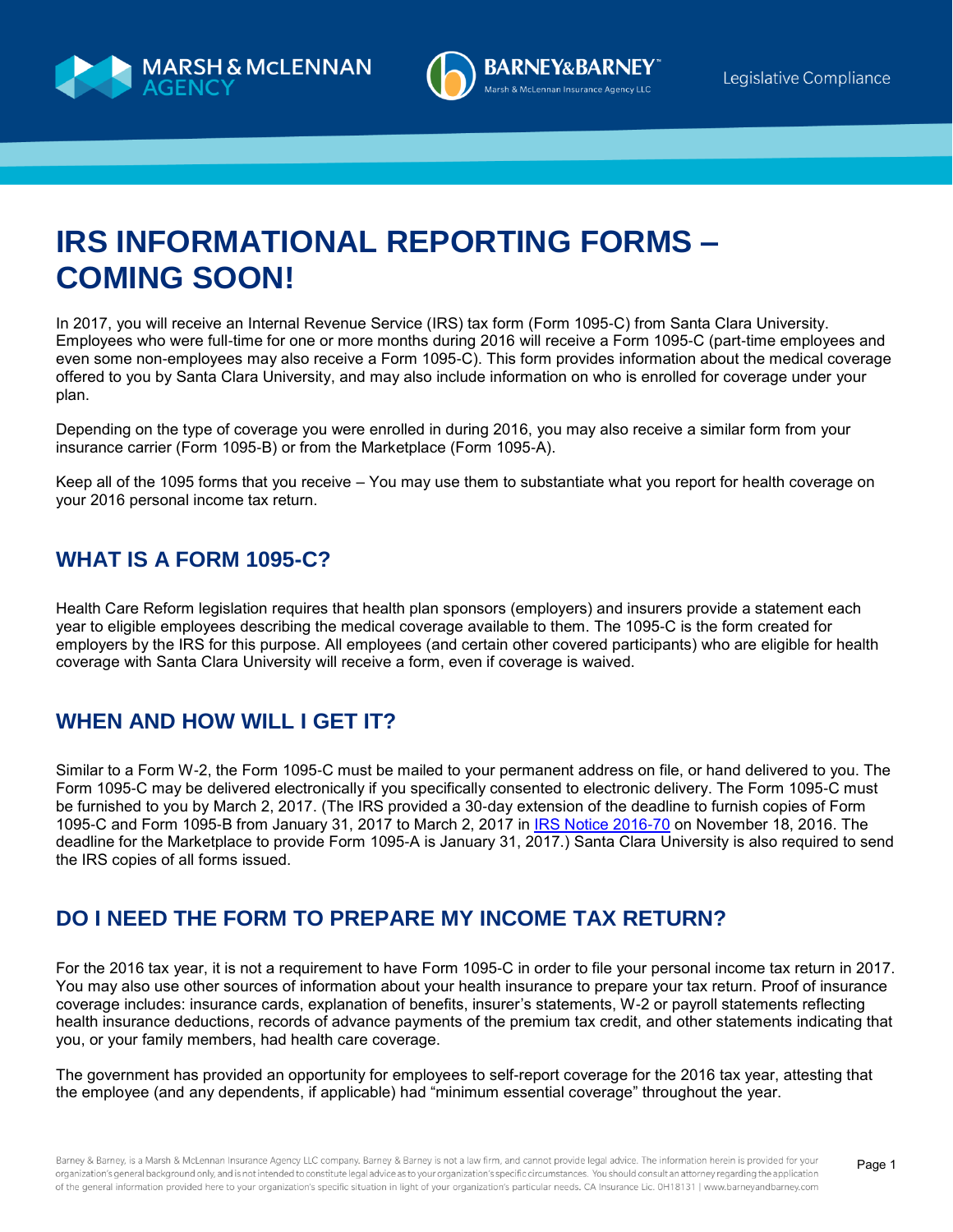

# **WHAT WILL THIS FORM BE USED FOR THEN?**

If you receive your Form 1095-C prior to filing your taxes in 2017, you may use the information on the form to file your Federal income tax return for 2016. If not, then your Form 1095-C will be used as proof that you indeed had coverage in 2016 if you are audited by the IRS in the future. In either situation, the Form 1095-C will be used to substantiate that you (and any dependents) had minimum essential coverage for each month of the year. If you or your dependents did not have coverage, you may qualify for an exemption. Otherwise, you will have to pay a penalty.

In addition, the IRS will also use this form to ensure that Santa Clara University has complied with the Employer Shared Responsibility rules, and to determine whether or not individuals who applied for Marketplace coverage were actually eligible for premium tax credits.

# **YOU MAY RECEIVE MULTIPLE FORMS**

**Form 1095 – A from the Marketplace, if you had Marketplace (individual) coverage during the year**

**Form 1095 – B from any insurance carrier that covered you during the calendar year on a fully-insured employer sponsored health plan**

**Form 1095 – C from any employer you worked for during the calendar year, if you were eligible for coverage under their health plan**

## **WHAT INFORMATION IS ON THE FORM?**

A screenshot of Form 1095-C can be found below. It is divided into three parts:

- Part I, Employee and Employer Information Includes your specific information, as well as details about Santa Clara **University**
- Part II, Employee Offer of Coverage Includes information about the coverage offered to you, your spouse, and dependents for each month of 2016
- Part III, Covered Individuals (if applicable) Self-insured plans will list each person covered on the plan, as well as what month(s) they had coverage

# **WILL EACH PERSON ON MY PLAN RECEIVE A FORM?**

No. Santa Clara University is only required to send the form to employees (and certain other covered participants).